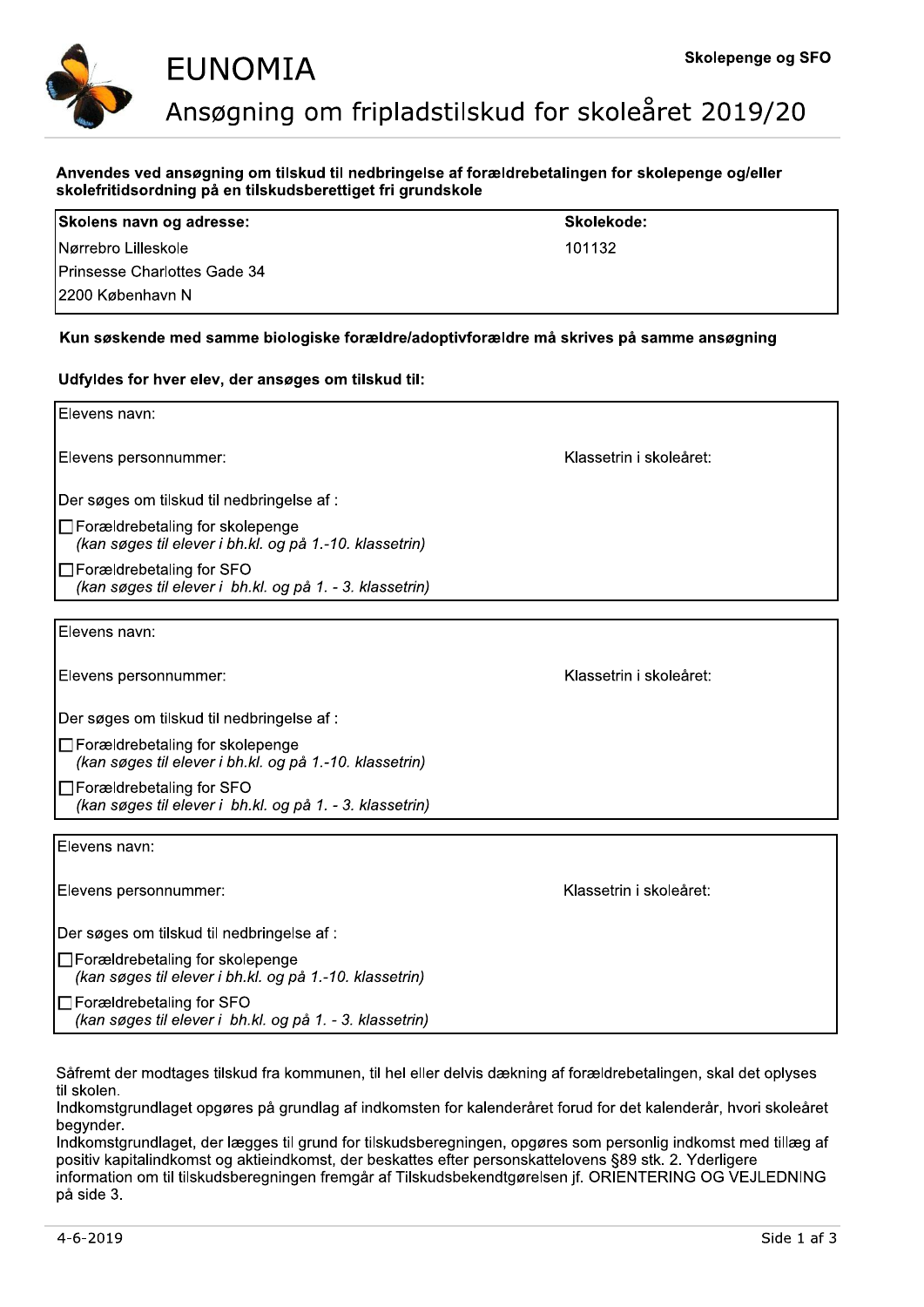# **Udfyldes af forældrene:**

Udfyldes af begge forældre hvis:

Forældrene er gift med hinanden (pr. 5/9 i skoleåret)

Udfyldes af begge forældre hvis:

Forældrene har fælles folkeregisteradresse eller fælles bopæl (pr. 5/9 i skoleåret)

Hvis forældrene (pr. 5/9 i skoleåret) er skilt, separeret, eller ikke gift med hinanden og ikke har fælles folkeregisteradresse eller bopæl, udfyldes nedenstående af:

- Den af forældrene, der har den fulde forældremyndighed eller
- Den af forældrene på hvis adresse eleven er tilmeldt folkeregisteret, hvis forældrene har forældremyndigheden i fællesskab

# Forælder 1 (kun biologisk forælder/adoptivforælder)

| Navn:                                               |                                     |
|-----------------------------------------------------|-------------------------------------|
| Personnummer:                                       |                                     |
| Adresse:                                            | $\Box$ Har fuld forældremyndighed   |
|                                                     | $\Box$ Har fælles forældremyndighed |
| Forælder 2 (kun biologisk forælder/adoptivforælder) |                                     |

| Navn:         |                                     |
|---------------|-------------------------------------|
| Personnummer: |                                     |
| IAdresse:     | $\Box$ Har fuld forældremyndighed   |
|               | $\Box$ Har fælles forældremyndighed |

Ved tilflytning fra udlandet til Danmark i indeværende kalenderår SKAL der vedlægges en dansk forskudsopgørelse.

Hvis forældre er skattepligtige i udlandet og derfor ikke har en dansk årsopgørelse, skal dokumentation for indkomst svarende til en dansk årsopgørelse vedlægges.

Er der kun givet oplysning om den ene af forældrene, bekræfter denne ved sin underskrift, at forældrene ikke er gift med hinanden og ikke har fælles folkeregisteradresse eller bopæl (pr. 5/9 i skoleåret).

| Ovenstående oplysningers rigtighed bekræftes. Med min underskrift giver jeg frivilligt samtykke til, at de på          |
|------------------------------------------------------------------------------------------------------------------------|
| ansøgningen anførte oplysninger videregives til Fordelingssekretariatet for friskoler og private grundskoler           |
| (Fordelingssekretariatet), og de for Fordelingssekretariatets sagsbehandling nødvendige oplysninger om                 |
| økonomiske og civilretslige forhold, kan indhentes i Det Centrale Personregister (CPR) og hos SKAT.                    |
| Oplysninger fra ansøgningsskemaet og oplysninger indhentet fra CPR og SKAT anvendes alene til                          |
| Fordelingssekretariatets sagsbehandling og fordeling af det samlede friplads- og opholdsstøttetilskud til friskoler og |
| private grundskoler samt til skolens fordeling af det fra Fordelingssekretariatet modtagne friplads- og                |
| opholdsstøttetilskud til de enkelte forældre/elever.                                                                   |

Oplysninger fra ansøgningsskemaet og oplysninger indhentet fra CPR og SKAT behandles fortroligt, under tavshedspligt og videregives ikke udover, hvad der er nævnt ovenfor.

Der kan hos Fordelingssekretariatet og efter reglerne i Lov om behandling af persondata fås indsigt i og kræves berigtigelse af de oplysninger, som er registreret og som vedrører den registrerede.

Nærværende samtykke kan tilbagekaldes ved skriftlig henvendelse til Fordelingssekretariatet. Ved tilbagekaldelse af et samtykke er Fordelingssekretariatet forpligtet til at ophøre med at behandle de pågældende oplysninger og i videst muligt omfang at slette/makulere de pågældende oplysninger.

Sam-tykket bortfalder automatisk, når ansøgningssagen er færdigbehandlet, eller når ansøgningssagen har varet mere end et år.

Oplysningerne kasseres efter de gældende regler i regnskabsloven og arkivloven.

Fordelingssekretariatet kan som udgangspunkt ikke behandle den pågældende tilskudsansøgning, hvis samtykket ikke afgives.

| Dato: | Underskrift: |
|-------|--------------|
|       |              |
| Dato: | Underskrift: |
|       |              |